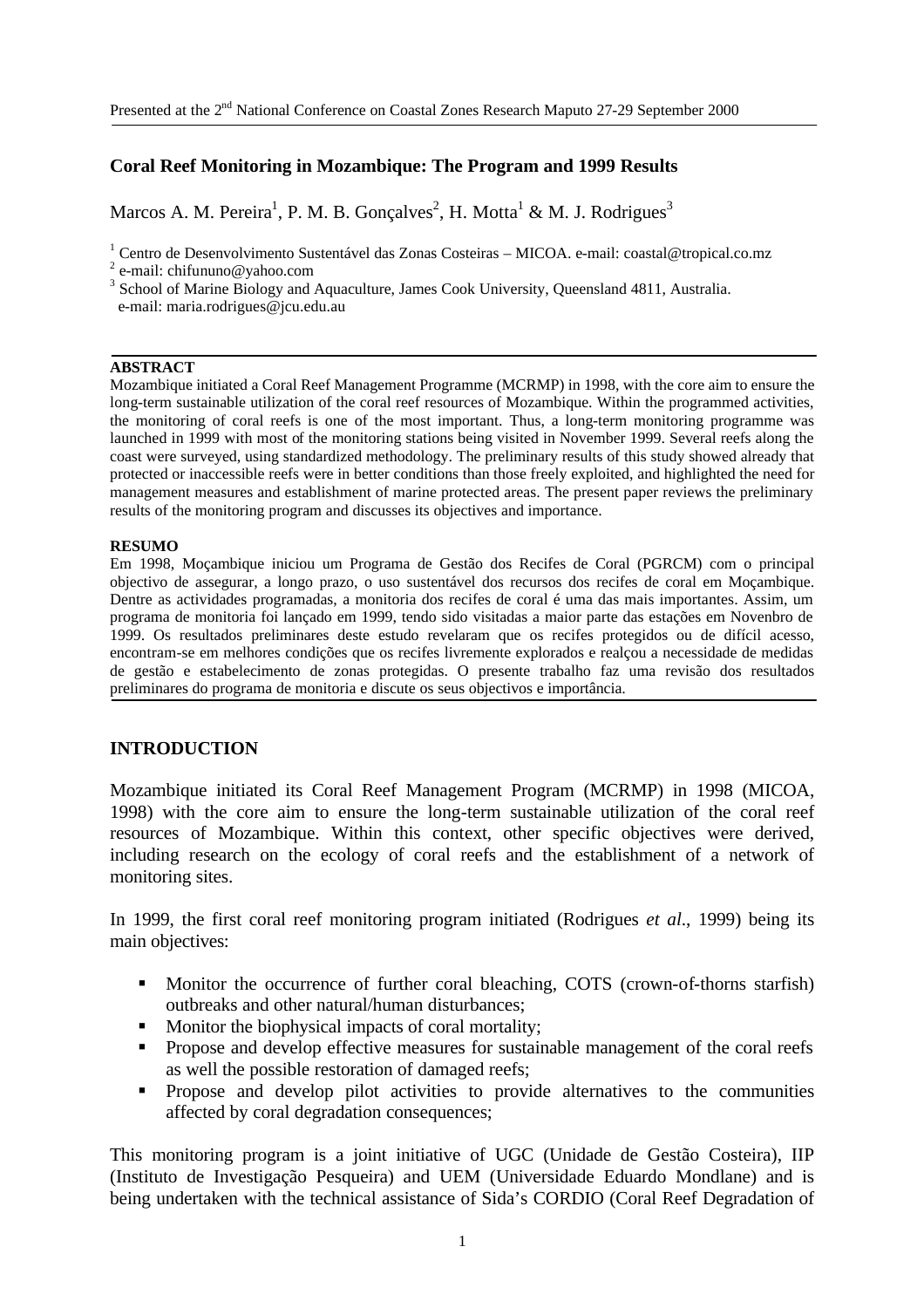the Indian Ocean) and ORI (Oceanographic Research Institute). DANIDA and SIDA/SAREC provided funding. Surveys were conducted covering various reefs from different parts of the country, as representative as possible, using standard, accessible and widely used methodology (described in English *et al*., 1994). For further details the reader is referred to Rodrigues *et al*. (1999).

# **PRELIMINARY RESULTS AND DISCUSSION**

Table 1, summarizes the results of the surveys conducted. Nine reefs, distributed into seven locations, were surveyed. These reefs were considered representative of different situations as far as reef environment is concerned in Mozambique: some are protected, some are over exploited, some are in embayments and others are exposed to ocean conditions.

|  | Table 1. Summary results, based on the main benthic cover and fish trophic groups, of the reefs |  |  |  |  |  |  |  |
|--|-------------------------------------------------------------------------------------------------|--|--|--|--|--|--|--|
|  | surveyed during the coral reef monitoring program (Rodrigues et al., 1999).                     |  |  |  |  |  |  |  |

| Location              | Reef              | Benthic cover $(\% )$ | Main fish trophic<br>groups $(\% )$ |  |  |  |  |
|-----------------------|-------------------|-----------------------|-------------------------------------|--|--|--|--|
| Quirimbas Archipelago | Sencar Channel    | Plant material (36)   | Herbivores (48)                     |  |  |  |  |
|                       |                   | Hard coral (27)       | Carnivores (37)                     |  |  |  |  |
| Pemba                 | Ponta Maunhane    | Hard coral (70)       | Carnivores (72)                     |  |  |  |  |
|                       |                   | Plant material (3)    | Herbivores (13)                     |  |  |  |  |
|                       | Sete Paus Island  | Hard coral (37)       | Herbivores (78)                     |  |  |  |  |
|                       |                   | Plant material (37)   | Corallivores (11)                   |  |  |  |  |
| Mozambique Island     | Goa Island        | Hard coral (28)       | Herbivores (39)                     |  |  |  |  |
|                       |                   | Plant material (22)   | Carnivores (17)                     |  |  |  |  |
|                       |                   | Hard coral (70)       | Carnivores (44)                     |  |  |  |  |
| Bazaruto Archipelago  | Lighthouse Reef   | Plant material (21)   | Herbivores (38)                     |  |  |  |  |
|                       |                   | Plant material (19)   | Herbivores (42)                     |  |  |  |  |
| Inhambane             | Anchor's Bay      | Hard coral (16)       | Planktivores (35)                   |  |  |  |  |
|                       | Mike's Cupboard   | Plant material (48)   | Herbivores (35)                     |  |  |  |  |
|                       |                   | Soft coral (26)       | Carnivores (26)                     |  |  |  |  |
|                       | Barreira Vermelha | Hard coral (61)       | Carnivores (67)                     |  |  |  |  |
| Inhaca Island         |                   | Dead coral (13)       | Omnivores (11)                      |  |  |  |  |
|                       |                   | Hard coral (39)       | Carnivores (87)                     |  |  |  |  |
|                       | Ponta Torres      | Plant material (32)   | Herbivores (9)                      |  |  |  |  |

Two main variables were analysed. Benthic cover percentage and main fish trophic groups. From the first variable, the amount of plant material (which included macroalgae, filamentous algae, coralline algae and seagrasses) and coral was selected. In the case of the fish trophic groups, only the two major groups are referred. According to the observations, the following aspects characterize each reef:

*Sencar Channel*. This reef was severely affected by the 1997/98 bleaching event. Poor status of the reef revealed by high percentage cover of plant material and herbivore fish. Small sized fish dominated.

*Ponta Maunhane*. Deep reef with good coral cover recovering from previous bleaching. However there is still significant amount of dead coral. Good fish community, with all sizes represented.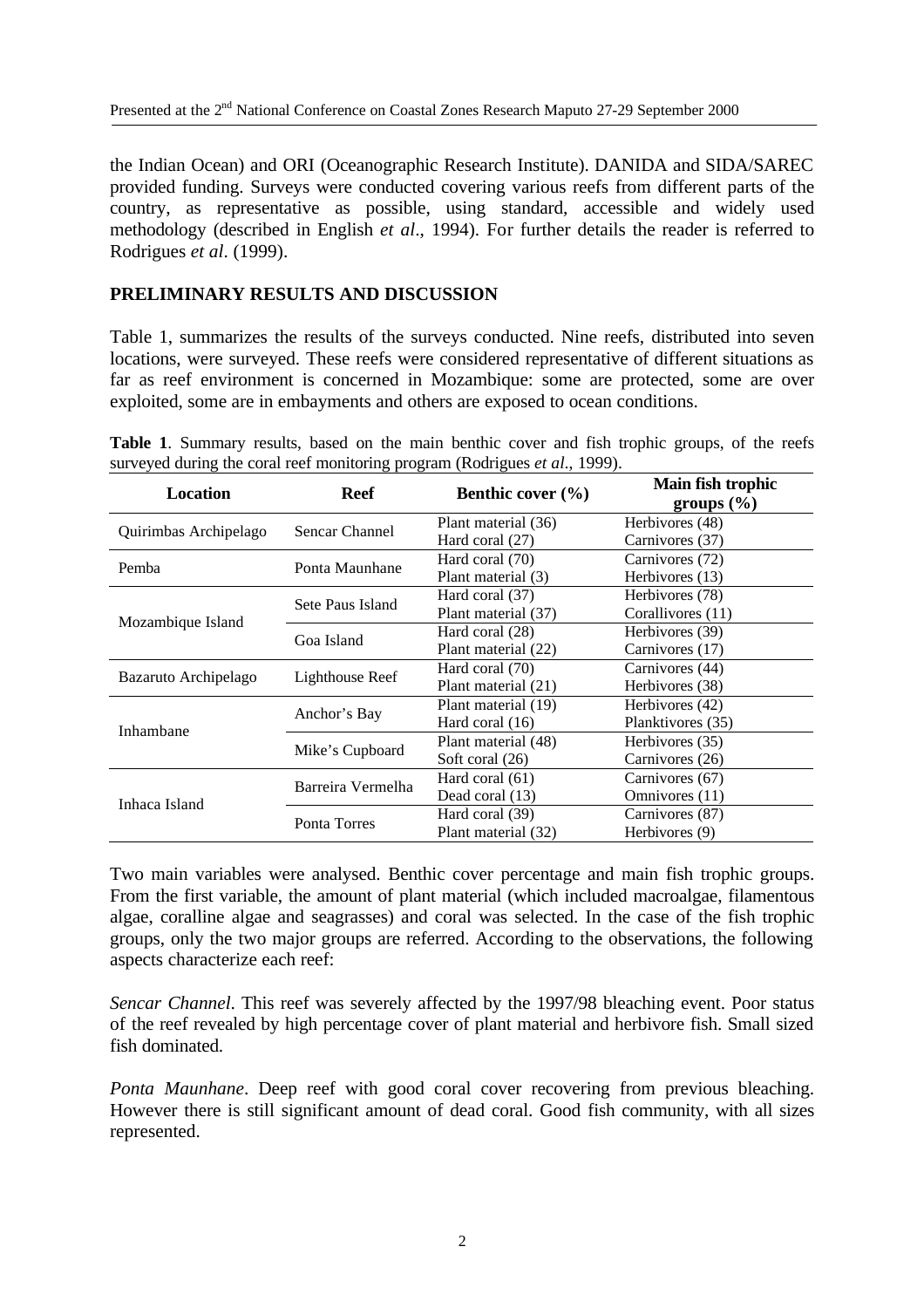*Sete Paus Island*. Considerable amount of dead coral and plant material characterized this reef, probably due to the effects of bleaching and storm damage. Poor fish diversity. Fish community dominated by herbivores and small sized fish, reflecting fishing pressure.

*Goa Island*. Seriously damaged reef, from previous storm and bleaching events. Fish community composed mainly by small sized fish and herbivores, reflecting also some fishing pressure.

*Lighthouse Reef*. Reef in good condition. However, there's a considerable amount of dead coral colonized by coralline algae, indicating probable damage from tidal stress and sedimentation. This a protected reef where fish of > 20 cm were common.

*Anchor's Bay*. Typical rocky reef from south of Mozambique, fairly colonized by corals. Fish community composed by small to medium sized fish, with a dominance of herbivores.

*Mike's Cupboard*. Similar to Anchor's Bay, this reef shows a richer community of soft corals. Fish community composed by small to medium sized fish, with a dominance of herbivores. *Barreira Vermelha*. Reef in relatively good condition, with physical damage showed by the amount of dead coral, probably from bad fishing practices. This is, however, a protected reef. Good fish community, with all sizes well represented.

*Ponta Torres*. Reef subjected to tidal and siltation stress, shown by dominance of massive *Porites* corals. Good fish community, where all sizes were represented. This is also, a protected reef.

## **FINAL CONSIDERATIONS**

The installation of the first reef monitoring stations in the history of Mozambique is an important landmark on reef ecology research in Mozambique and a step forward in the implementation of the coral reef management program.

The preliminary results of the surveys reveal that reefs in protected areas (Lighthouse Reef – Bazaruto, Barreira Vermelha and Ponta Torres – Inhaca Island) or with accessibility limitations (Ponta Maunhane – Pemba), were in much better condition (higher values of coral cover, fish abundance and diversity and presence of fish of all size classes) than those reefs that were freely exploited (e.g. Sencar Channel, Goa and Sete Paus Islands). There is clearly a need for ongoing monitoring as in the coming years, monitoring data will reveal trends in Mozambican coral reef conditions and lead to the development of appropriate measures for their management.

An important aspect shown by the preliminary results is the scarceness of marine protected areas (MPAs) considering the length of Mozambique coastline. Recently, Sousa (1998) highlighted the fact that Mozambique has, so far, only two MPAs covering an area of approximately 250 Km<sup>2</sup>: Inhaca and Portuguese Islands and Bazaruto Archipelago. In addition, there are three coastal game reserves however, only Pomene Game Reserve protects coral reefs. Protected areas comprise important sources of invertebrates and fish larvae for adjacent harvested areas. The fact that in most of the non-protected reefs large fish were hardly seen provides an important sign of the need for management measures. The growth of